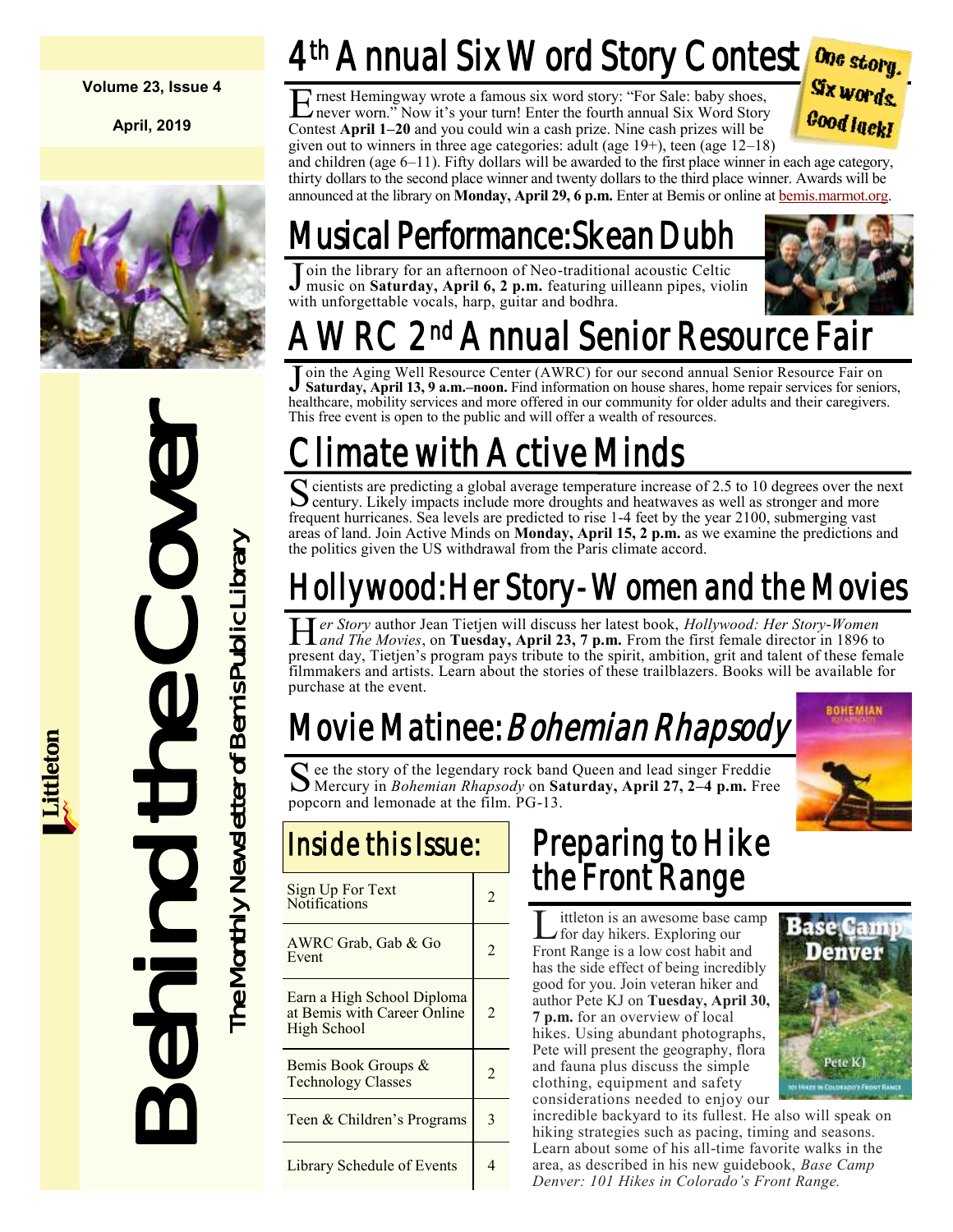# Sign Up For Text Notifications



D id you know you can receive text message notifications for items that are available for pickup or for items that are due soon? Using your phone, you can renew id you know you can receive text message notifications for items that are available for pickup or for items you currently have checked out and request information about your library account. It's easy to sign up. Text **SIGNUP to 970-620-9150** (escribe **REGISTRESE**  en lugar de **SIGNUP**). When prompted, enter your full

library card # (no spaces). The library doesn't charge a fee for this service, but your cell phone plans' regular text messaging rates still apply. For more information about text message notices go to [www.littletongov.org.](https://www.littletongov.org/city-services/city-departments/bemis-library/collections-services/library-cards)

# Grab, Gab & Go Events

S top by the Aging Well Resource Center's Grab, Gab & Go Event on **Monday,** April 15, 1:30-2 p.m. The AWRC provides resources and referral information **April 15, 1:30–2 p.m.** The AWRC provides resources and referral information on a wide variety of aging subjects for seniors, caregivers, spouses or friends.

### Realize Your Educational and Career Goals with Career Online High School

If you are an adult age 19 and up and live in the city of Littleton,<br>this online diploma program from Career Online High School may this online diploma program from Career Online High School may be for you. The program requires a commitment of 6–18 months depending on your previous transferrable credits. Fill out the online self-assessment to start the process of determining eligibility for a scholarship at [www.colorado.careeronlinehs.gale.com/self](https://www.colorado.careeronlinehs.gale.com/self-assessment/)[assessment/.](https://www.colorado.careeronlinehs.gale.com/self-assessment/) For more information call the library at 303-795-3961.



### Book Groups at Bemis

 $\sum_{i=1}^{n} I$  e have a variety of Book Groups that meet throughout the month. Choose a group that suits your interests and join us for some stimulating discussions.

#### **Senior Book Club**

**First Monday of each month at 2 p.m. Apr. 1:** *The One-Hundred-Year-Old Man Who Climbed Out the*

*Window and Disappeared* by Jonas Jonasson Confined to a nursing home

and about to turn 100, Allan Karlsson–who has a largerthan-life back story as an explosives expert–climbs out of the window in his slippers and



embarks on an unforgettable adventure involving thugs, a murderous elephant and a very friendly hot dog stand operator.

**May 6:** *The Japanese Lover* by Isabelle Allende In 1939, as Poland falls under the shadow of the Nazis, Alma Belasco is sent away to live with her aunt and uncle in their



mansion in San Francisco. There, she encounters Ichimei Fukuda, the quiet and gentle son of the family's Japanese gardener and a tender love affair begins to blossom. Following the Japanese attack on Pearl Harbor, the two are separated as Ichimei and his family are forced to relocate to internment camps. Throughout their lifetimes, Alma and Ichimei reunite again and again, but theirs is a love that they are forever forced to hide from the world.

 **Monday Evening Book Group Third Monday of each month at 7 p.m.**

**Apr. 15:** *The Changeling* by Kenzaburo Oe Goro Hanawa, a celebrated film director, has made a series of tapes for Kogito, his world-famous writer brother-

in-law, before jumping to his death. Kogito listens to the tapes obsessively after Goro's suicide, in an attempt to understand it.

**May 20:** *Lillian Boxfish Takes a Walk* by Kathleen Rooney

It's New Year's Eve 1984 and indomitable octogenarian

Lillian Boxfish has places to go. Outfitted in her beloved mink coat, which she bought for herself in 1942, Lillian briskly sets off from her Murray Hill apartment, reminiscing about her illustrious career as the highest-paid woman in advertising.

 **Books & Beer Discussion Group Fourth Thursday of each month at 6 p.m. at Saint Patrick's Brewing Co., 2842 W. Bowles Ave, Littleton, CO 80120.**

**Apr. 25:** *Writing on the Wall Social Media, The First 2,000 Years* by Tom Standage

**WEITING ON THO WELL POCTAL MAIL** 

## Technology Classes

B emis has 24 Internet access computers on the lower level of the library, plus another seven located in the Children's Room for use by our patrons in fifth grade and younger. Free



Wi- Fi is available throughout the library.

We also offer free computer and Internet classes on a regular basis. To learn about or register for an upcoming class and/or group use of our computer lab, call the library at 303-795-3961. You also may register for classes online at the Library Main Calendar at [www.littletongov.org.](https://www.littletongov.org/city-services/city-departments/bemis-library/library-events-calendar/-curm-4/-cury-2019/-selcat-157)

**Classes are held from 9:30–11 a.m. unless otherwise noted.**

- **Mon., Apr. 1:Beginning Microsoft Word** Learn how to create and edit a document with Word. We will learn basic formatting tools such as changing the font, making text bold or underlined, and changing text alignment. We will also learn how to save and print documents. *Registration required.*  **Prerequisites:** Computer basics - familiarity with keyboard and mouse.
- **Mon., Apr. 8:iPhone Basics** Get familiar with your iPhone as we go over accessing apps such as the calendar, using the internet, taking a photo, and how to change settings. Note: registration required and class size limited to 10 people. *Registration required.*

**Prerequisites:** iPhone with iOS 11 or newer. Call the library if you have questions about what iOS software your phone has.

- **Wed., Apr. 17:Facebook Basics 6–7:30 p.m.** Facebook is a great way to stay in touch with friends and family. Learn the ins and outs of this social media platform as we discuss everything from changing your profile picture to managing your privacy settings. *Registration required.* **Prerequisites:** Computer basics (familiarity with keyboard and mouse) and an email account. Call the library if you need assistance creating an account.
- **Mon., Apr. 22: Best Mobile Apps** There's an app for that! Come discover our favorite free mobile apps for everything from meditation to workflow to photography. Apps will be for both Apple and Android devices. *Registration required.* **Prerequisites:** Smartphone **Wed. Apr. 3, 10 & 24, 1:30–3 p.m. Mon. Apr. 29, 9:30–11 a.m. One-on-One Tech Help 30-minute sessions** Sign up for a 30 minute individualized tech assistance appointment with a librarian. *Registration required.*
- **Open Computer Lab: 9:30–11 a.m.** *Every* **Thursday morning.** *No registration required.* Get answers to your computerrelated questions every Thursday morning from 9:30–11 a.m. in the library's Computer Lab. Practice your computer skills and have a little one-on-one time with a computer class instructor. Bring your smartphone or tablet and get individual help downloading ebooks and eaudiobooks.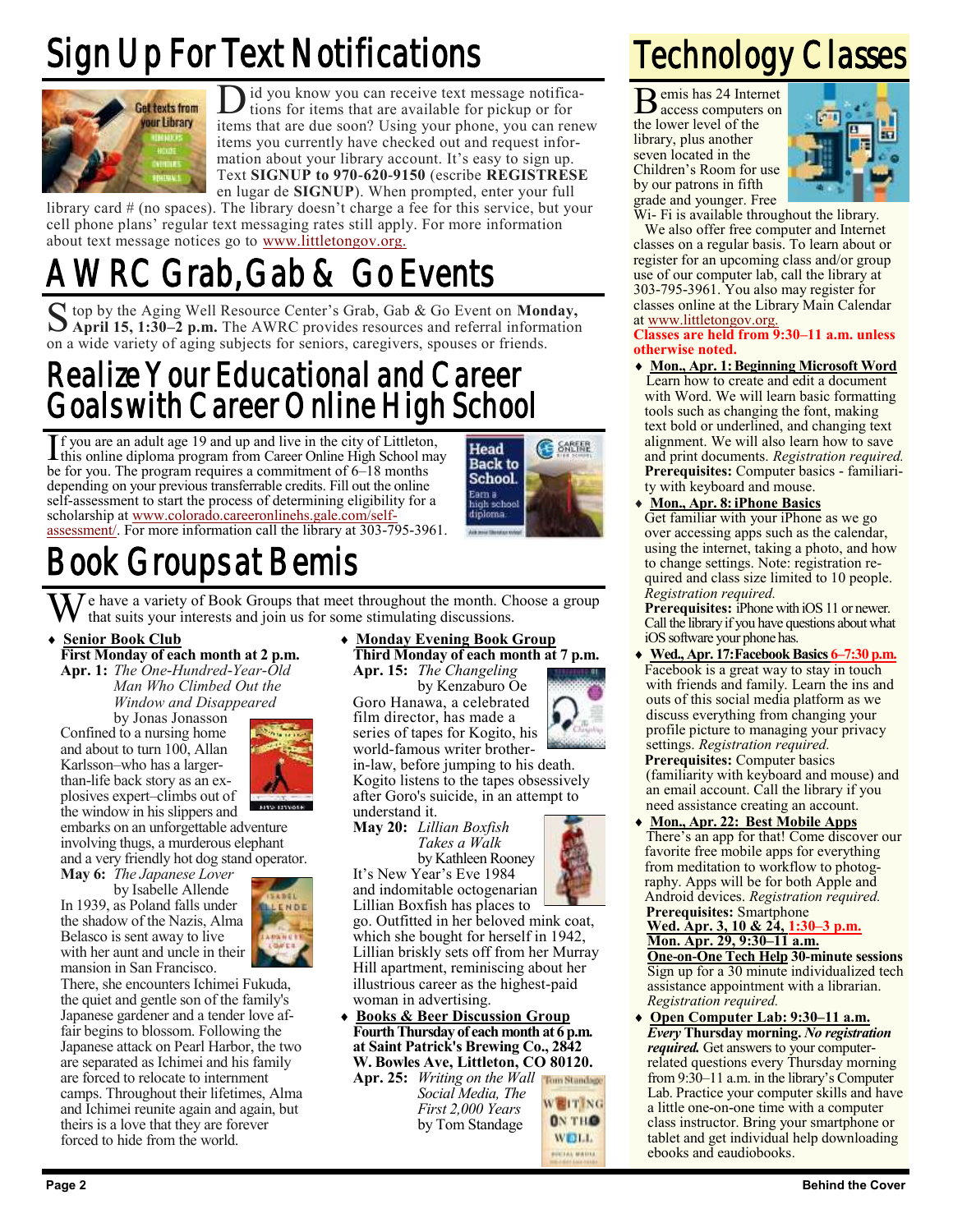

F or more information, call the library at 303-795-3961 and ask for the Teen Deck or send an email to

#### [libem@littletongov.org.](mailto:libem@littletongov.org.)

 **Board Game Friday Apr. 12: 5–7:30 p.m.** Play board games in the library after-hours! Snacks and improv fun will be

provided. *This is an after-hours event. Participants must arrange for a ride home at 7:30 p.m. No registration required.*

 **Teen Advisory Group (TAG) 4 th Saturday of every month, 12–1:30 p.m.** Apr. 27: TAG, you're it! Enjoy fun and games while you earn community service credit by helping us make the library better. No registration required.

### Blackout Poetry Zine



C elebrate National P<br>Month by creating elebrate National Poetry **unique poetry from recycled** book pages, newspaper articles, song lyrics and more on **Friday, April 5, 5–7 p.m.**

Snacks will be served and art will be created. *Registration is required. To register, call 303-795-3961 or register on-line at [www.littletongov.org.](https://www.littletongov.org/city-services/city-departments/bemis-library/library-events-calendar/-curm-4/-cury-2019/-selcat-97) This is an after-hours event. Participants must arrive by no later than 5 p.m. and be picked up by an adult parent/guardian at 7 p.m.*

### Candy Crafting

Learn how to make<br>
delicious sweets like<br>
candy sushi, Oreo truffles, earn how to make delicious sweets like easy peanut brittle and more on **Saturday, April 20, 2–4 p.m.** *Registration is* 



*required. To register, call 303-795-3961 or register on-line at [www.littletongov.org.](https://www.littletongov.org/city-services/city-departments/bemis-library/library-events-calendar/-curm-4/-cury-2019/-selcat-97)*

#### Outreach Services from Bemis Public Library

B emis outreach librarians visit several residential locations in the city each month to deliver library materials and services to residents. For more information, including a schedule of locations visited, please contact the outreach librarians by calling Bemis at 303-795-3961 and asking for Sheena or Claire or by email at: [bemisoutreach@littletongov.org.](mailto:bemisoutreach@littletongov.org)

# Children's Programs

### One Book Colorado

One Book Colorado is a statewide effort to provide every four-<br>year-old in Colorado with a copy of the same book, helping t<br>instill a love of reading in Colorado youngsters. To ensure school ne Book Colorado is a statewide effort to provide every fouryear-old in Colorado with a copy of the same book, helping to readiness, it is critical that preschoolers have frequent and routine access to books and that they be read to consistently. Stop by the Children's Room and request your copy anytime from **April 8–22**  when new books will be distributed by Bemis to every four-year-old.



## Animal Adventures with Safari Sally



S afari Sally has been a zookeeper, animal trainer, educator, animal care specialist and naturalist. Join us for a fun, educational and  $\mathbf{\mathcal{C}}$  care specialist and naturalist. Join us for a fun, educational and exciting program on **Sunday, April 14, 3–4 p.m.** where children will have an opportunity to meet a variety of live animals up close and personal. For families with children ages 3 and older.

# Drop-In and Build

S chool's out early, so stop by the Children's Room any-<br>time during open build "construction" hours on **Friday**,  $\Gamma$  chool's out early, so stop by the Children's Room any-**April 26, 2–4 p.m.** Create and construct with the materials provided such as Legos, Duplos, Lincoln Logs, Marble Run, Tinker Toys and foam blocks. For families with children  $5<sup>tr</sup>$ grade and younger.



It's st<u>o</u>ry

@your library



# Nature Art

Celebrate Earth Day and Arbor Day at the library<br>
on **Monday, April 29, 1 p.m.** Since Littleton<br>
Public Schools are off today, join us to create an art **T** elebrate Earth Day and Arbor Day at the library on **Monday, April 29, 1 p.m.** Since Littleton project inspired by nature. For children of all ages.

# Programs

- **All Together Now Story Time: All Ages. Monday at 9:30 or 10:30 a.m. and Wednesday at 10:30 a.m. & 4 p.m.** Thirty minutes of stories, songs and activities. For kids of all ages, but children under age 3 *must* attend with an adult.
- **Story Box: Ages infant-36 months. Tuesday at 9:30 & 10:30 a.m. and**

#### **Wednesday, Thursday & Friday at 9:30 a.m.**

Thirty minutes of stories and songs for children and a caring adult to introduce the joys of rhythm, rhyme and reading.

- **Preschool Story Time: Thursday at 11 a.m. Ages 3 and older.** Thirty minutes of stories, songs and activities with a *puppet show on April 4.*
- **Artful Story Time: Friday at 11 a.m. Ages 3 and older.** Stories, music and art combine for 30 minutes of fun with a *puppet show April 5.*



#### **Saturday, April 6 at 3 p.m.**

You bring the creativity and we'll provide the Lego bricks. *Registration required.*

 **Paws to Read: Grades K–5, Saturday, April 13, 10 a.m.–noon** Kids are able to practice reading to a furry friend. Call 303-795- 3961 to register for a 20-minute spot. *Presented by Denver Pet Partners* and *The Delta Society.*